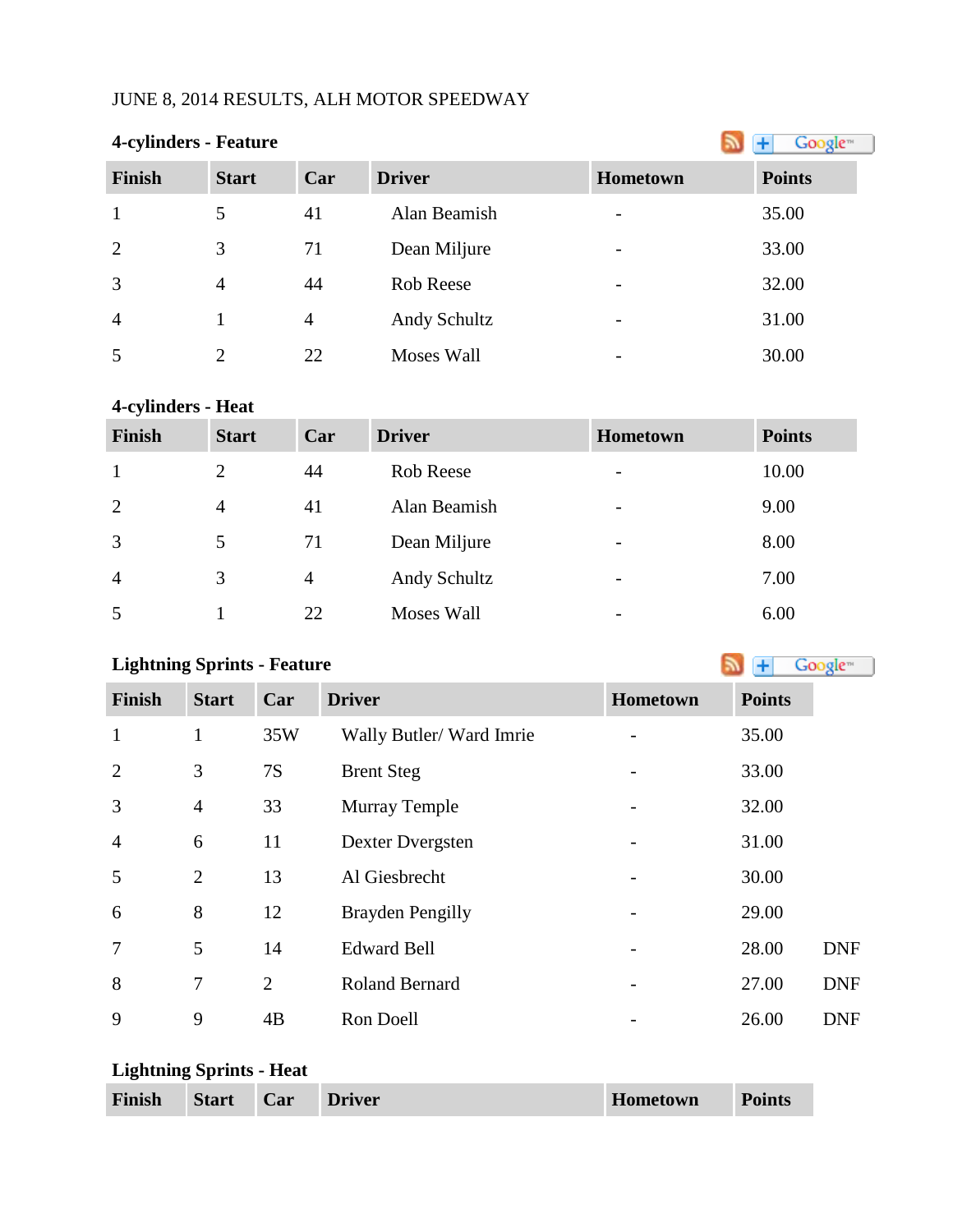| $\mathbf{1}$   | 5              | 33             | <b>Murray Temple</b>    | 10.00 |            |
|----------------|----------------|----------------|-------------------------|-------|------------|
| $\overline{2}$ | 8              | 7S             | <b>Brent Steg</b>       | 9.00  |            |
| 3              | 3              | 13             | Al Giesbrecht           | 8.00  |            |
| $\overline{4}$ | 7              | 35W            | Wally Butler/Ward Imrie | 7.00  |            |
| 5              | $\mathbf{1}$   | 14             | <b>Edward Bell</b>      | 6.00  |            |
| 6              | $\overline{4}$ | 11             | Dexter Dvergsten        | 5.00  |            |
| $\overline{7}$ | 2              | $\overline{2}$ | <b>Roland Bernard</b>   | 4.00  | <b>DNF</b> |
| 8              | 6              | 12             | <b>Brayden Pengilly</b> | 3.00  | <b>DNF</b> |
| 9              | 9              | 4B             | Ron Doell               | 0.00  | <b>DNS</b> |

# **MidwestModifieds - Feature Algebra 2019 Coolergies 1999 Algebra 2019 Algebra 2019 Algebra 2019 Algebra 2019 Algebra 2019 Algebra 2019 Algebra 2019 Algebra 2019 Algebra 2019 Algebra 2019 Algebra**

| <b>Finish</b>  | <b>Start</b>   | Car | <b>Driver</b>         | Hometown | <b>Points</b> |            |
|----------------|----------------|-----|-----------------------|----------|---------------|------------|
| $\mathbf{1}$   | 8              | 44  | <b>Austin Hunter</b>  |          | 35.00         |            |
| $\overline{2}$ | 5              | 36  | <b>Ryan Cousins</b>   |          | 33.00         |            |
| 3              | 6              | 24  | James Wall            |          | 32.00         |            |
| $\overline{4}$ | $\overline{4}$ | 921 | <b>Rick Fehr</b>      |          | 31.00         |            |
| 5              | $\mathbf{1}$   | 4D  | Dave Kuzenko          |          | 30.00         |            |
| 6              | 10             | 4B  | <b>Brandon Rehill</b> |          | 29.00         | <b>DNF</b> |
| 7              | 3              | 55  | Murray Kozie          |          | 28.00         | <b>DNF</b> |
| 8              | 7              | 00D | David Delaine         |          | 27.00         | <b>DNF</b> |
| 9              | 9              | 18  | Gary Unrau            |          | 26.00         | <b>DNF</b> |
| 10             | $\overline{2}$ | 42  | Rob Penner            |          | 25.00         | <b>DNF</b> |

#### **Midwest Modifieds - Heat 2**

| <b>Finish</b>  | <b>Start</b>   | Car | <b>Driver</b>         | Hometown                 | <b>Points</b> |            |
|----------------|----------------|-----|-----------------------|--------------------------|---------------|------------|
|                | 3              | 24  | James Wall            | $\qquad \qquad$          | 10.00         |            |
| 2              |                | 921 | <b>Rick Fehr</b>      | $\overline{\phantom{a}}$ | 9.00          |            |
| 3              | $\overline{4}$ | 00D | David Delaine         | $\overline{a}$           | 8.00          |            |
| $\overline{4}$ | 5              | 4D  | Dave Kuzenko          | $\overline{\phantom{a}}$ | 7.00          |            |
| 5              | $\overline{2}$ | 4B  | <b>Brandon Rehill</b> | $\overline{a}$           | 6.00          | <b>DNF</b> |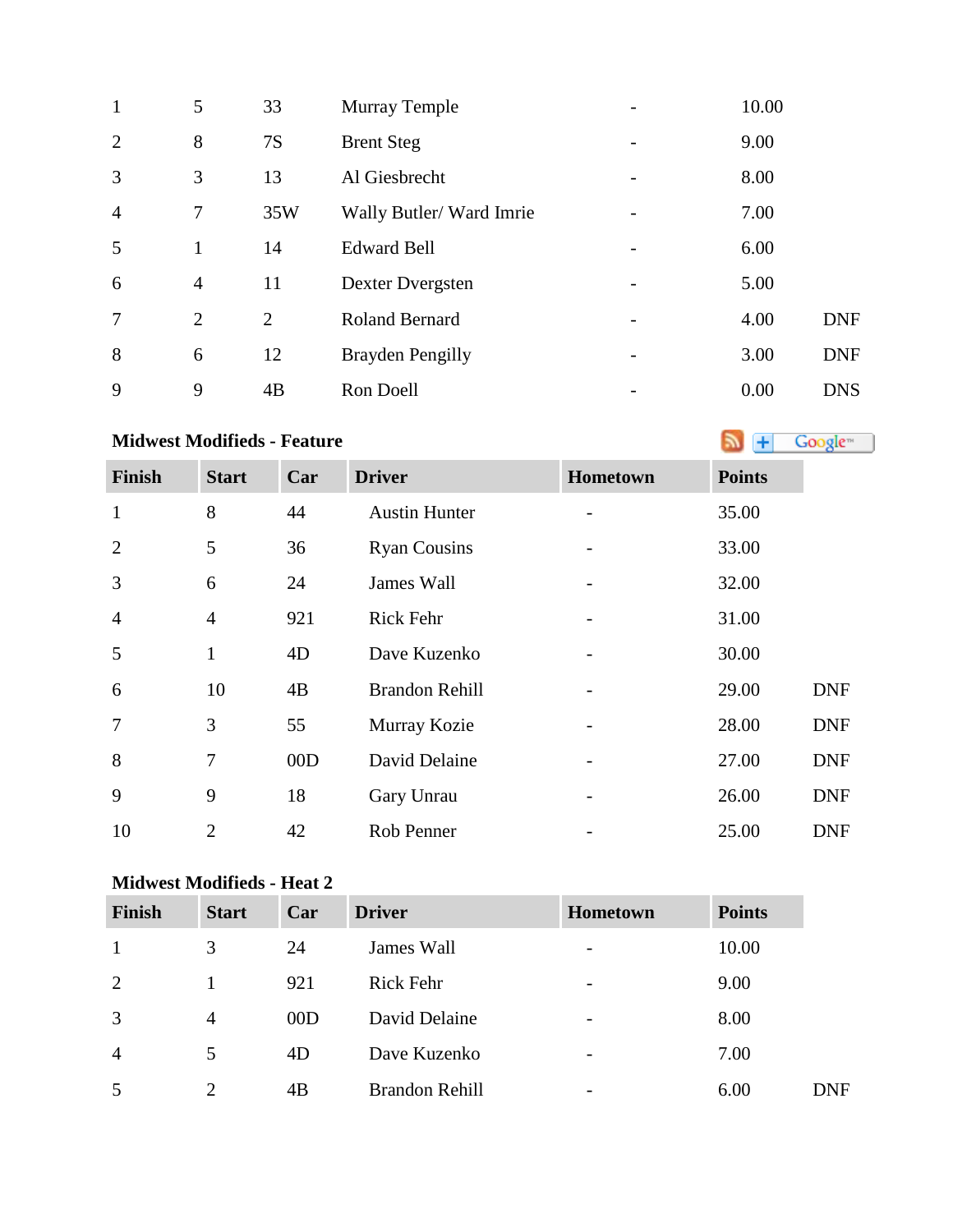| <b>Finish</b>  | <b>Start</b>   | Car | <b>Driver</b>        | <b>Hometown</b>          | <b>Points</b> |
|----------------|----------------|-----|----------------------|--------------------------|---------------|
|                | 3              | 36  | <b>Ryan Cousins</b>  | $\overline{\phantom{a}}$ | 10.00         |
| 2              | 2              | 44  | <b>Austin Hunter</b> | $\overline{\phantom{a}}$ | 9.00          |
| 3              |                | 55  | Murray Kozie         | $\overline{\phantom{0}}$ | 8.00          |
| $\overline{4}$ | $\overline{4}$ | 42  | Rob Penner           | $\overline{\phantom{a}}$ | 7.00          |
| 5              |                | 18  | Gary Unrau           | $\overline{\phantom{a}}$ | 6.00          |

#### **Midwest Modifieds - Heat 1**

#### **Modifieds- Feature**

| Finish         | <b>Start</b>   | Car            | <b>Driver</b>      | <b>Hometown</b> | <b>Points</b> |
|----------------|----------------|----------------|--------------------|-----------------|---------------|
| $\mathbf{1}$   | $\overline{4}$ | 5              | <b>Scott Greer</b> |                 | 35.00         |
| $\overline{2}$ | 2              | 10W            | Ward Imrie         |                 | 33.00         |
| $\overline{3}$ | 6              | 9M             | Lee Mcrae          |                 | 32.00         |
| $\overline{4}$ | 3              | 29K            | Ryan Kereluk       |                 | 31.00         |
| 5              | 1              | 48             | Jerome Guyot       |                 | 30.00         |
| 6              | 5              | 25             | Eric Guyot         |                 | 29.00         |
| 7              | 7              | 1 <sub>J</sub> | Jeff Pritchard     |                 | 28.00         |

#### **Modifieds - Heat**

| Finish                       | <b>Start</b>   | Car            | <b>Driver</b>      | Hometown | <b>Points</b>       |            |
|------------------------------|----------------|----------------|--------------------|----------|---------------------|------------|
| $\mathbf{1}$                 | 3              | 5              | <b>Scott Greer</b> | -        | 10.00               |            |
| 2                            | $\overline{4}$ | 48             | Jerome Guyot       |          | 9.00                |            |
| 3                            | 1              | 29K            | Ryan Kereluk       |          | 8.00                |            |
| $\overline{4}$               | $\overline{2}$ | 25             | Eric Guyot         | -        | 7.00                |            |
| 5                            | 7              | 10W            | Ward Imrie         |          | 6.00                |            |
| 6                            | 5              | 9M             | Lee Mcrae          | -        | 5.00                |            |
| $\overline{7}$               | 6              | 1 <sub>J</sub> | Jeff Pritchard     |          | 0.00                | <b>DNS</b> |
| <b>Pure Stocks - Feature</b> |                |                |                    |          | Google <sup>®</sup> |            |
| <b>Finish</b>                | <b>Start</b>   | Car            | <b>Driver</b>      | Hometown | <b>Points</b>       |            |